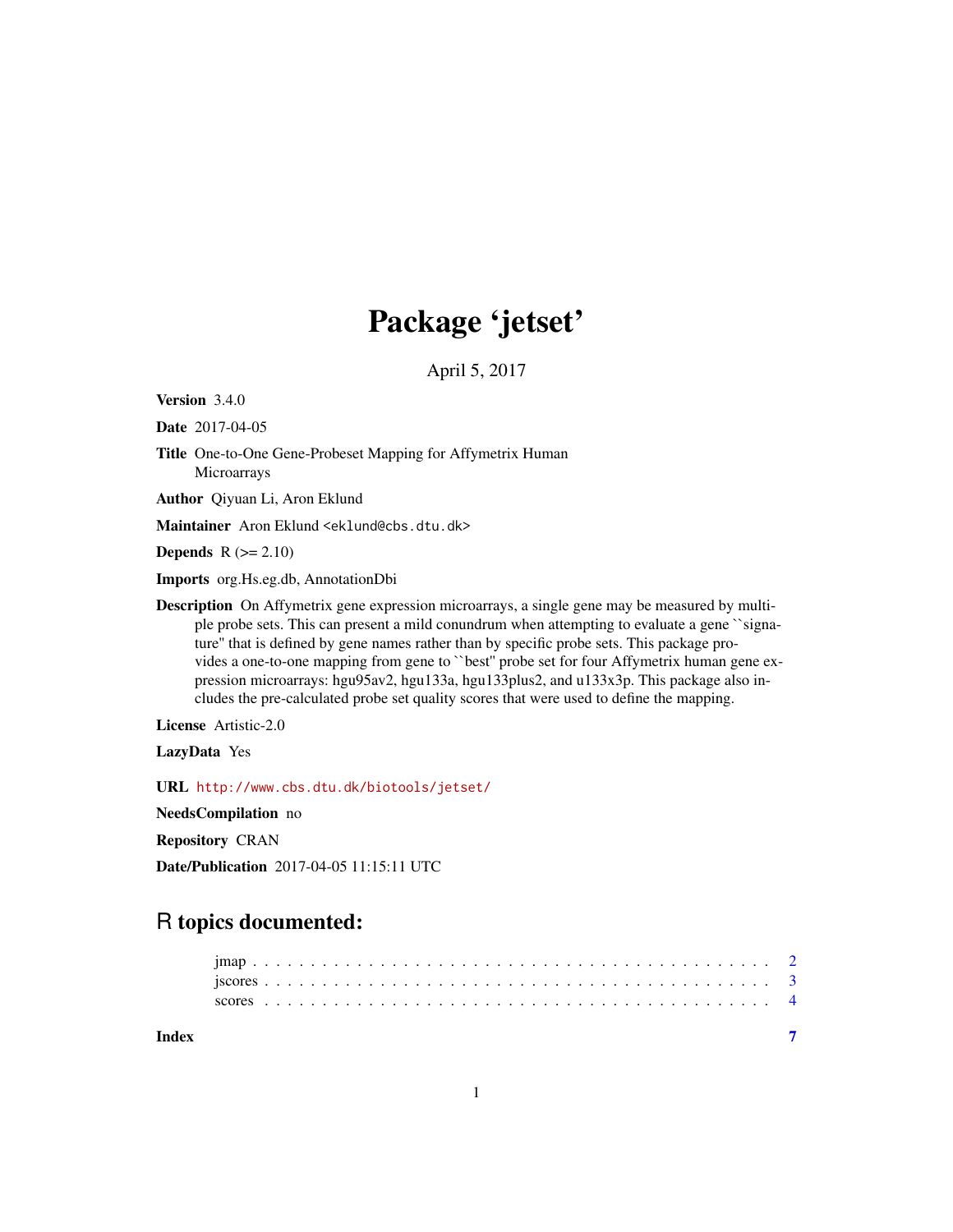#### <span id="page-1-0"></span>**Description**

This function retrieves probe sets corresponding to the queried genes

#### Usage

jmap(chip, eg, symbol, alias, ensembl)

#### Arguments

| chip    | Chip name                             |
|---------|---------------------------------------|
| eg      | A vector of Entrez GeneIDs (optional) |
| symbol  | A vector of gene symbols (optional)   |
| alias   | A vector of gene aliases (optional)   |
| ensembl | A vector of Ensembl IDs (optional)    |

#### Details

Currently, chip can be "hgu95av2", "hgu133a", "hgu133plus2", or "u133x3p".

Queried genes must be specified by either eg, symbol, alias, or ensembl.

If the query is not recognized, or is ambiguous, or corresponds to a gene that is not detected by the array, NA will be returned.

Details about the jetset algorithm are available in the vignette.

#### Value

A character vector of probe set IDs

#### References

Qiyuan Li, Nicolai J. Birkbak, Balazs Gyorffy, Zoltan Szallasi and Aron C. Eklund. (2011) Jetset: selecting the optimal microarray probe set to represent a gene. BMC Bioinformatics. 12:474.

#### See Also

The underlying Entrez ID to probeset data is available in (e.g.) [scores.hgu95av2](#page-3-1). Symbol, alias, and ensembl lookups are generated from e.g. [org.Hs.egSYMBOL2EG](#page-0-0).

#### Examples

```
genes <- c('MKI67', 'CHD5', 'ESR1', 'FGF19', 'ERBB2', 'NoSuchGene')
# This generates several informative warnings
jmap('hgu133a', symbol = genes)
```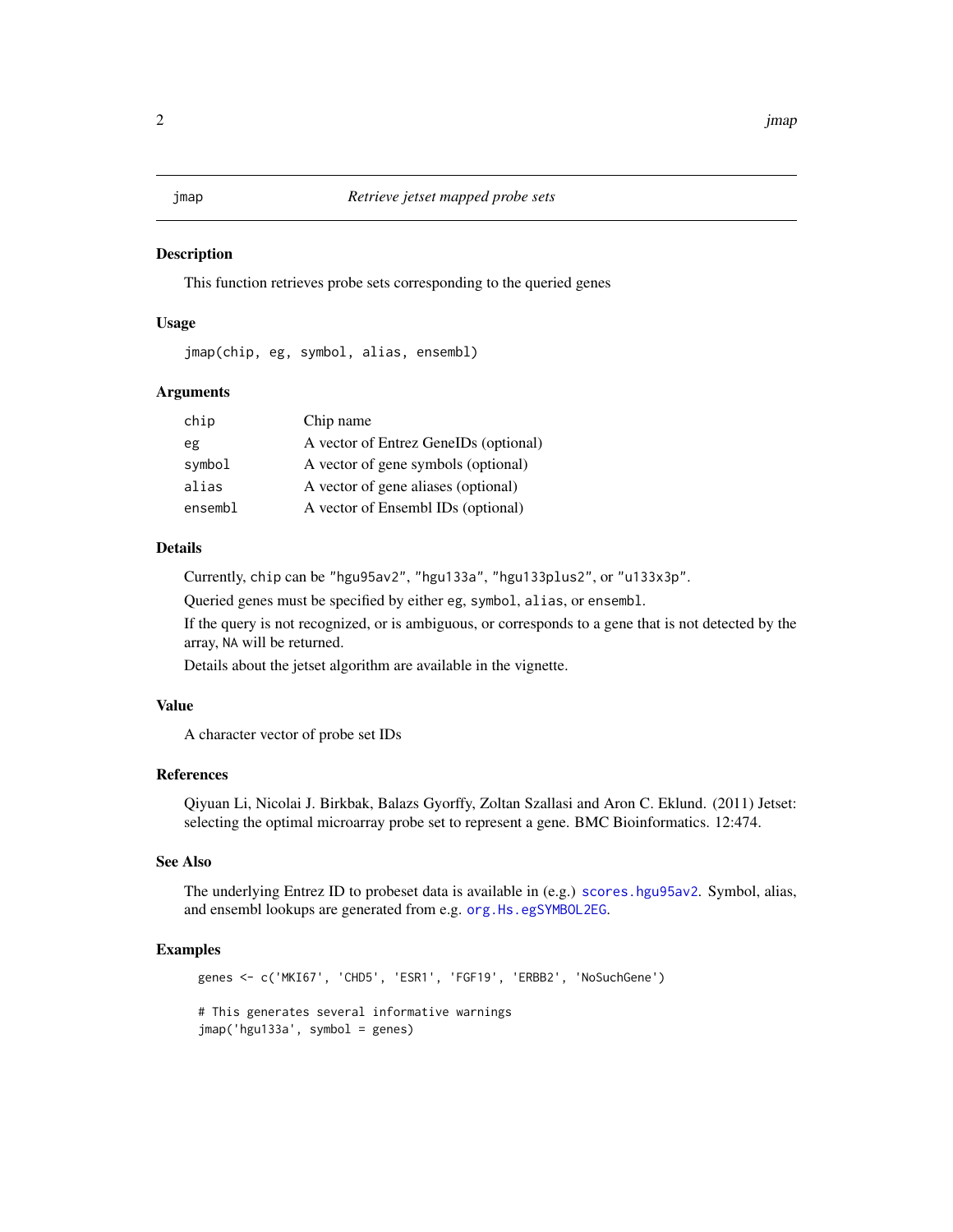<span id="page-2-1"></span><span id="page-2-0"></span>

#### Description

This function retrieves jetset scores, which indicate the predicted quality of individual probe sets on selected Affymetrix microarrays.

#### Usage

jscores(chip, probeset, eg, symbol, alias, ensembl)

#### Arguments

| chip     | Chip name                             |
|----------|---------------------------------------|
| probeset | A vector of probe set IDs (optional)  |
| eg       | A vector of Entrez GeneIDs (optional) |
| symbol   | A vector of gene symbols (optional)   |
| alias    | A vector of gene aliases (optional)   |
| ensembl  | A vector of Ensembl IDs (optional)    |

#### Details

Currently, chip can be "hgu95av2", "hgu133a", "hgu133plus2", or "u133x3p". If no further arguments are specified, the scores for all probe sets on the chip are returned.

If any of probeset, eg, symbol, alias, or ensembl are specified, these are used to filter the resulting data frame in a logical OR sense.

Details about the jetset algorithm are available in the vignette.

#### Value

A data frame in which each row corresponds to a probe set, with 8 columns:

| EntrezID    | Entrez GeneID of the targeted gene (character). |
|-------------|-------------------------------------------------|
| nProbes     | Number of probes in the probe set (integer).    |
| process     | Processivity requirement (integer).             |
| specificity | Specificity score (numeric).                    |
| coverage    | Coverage score (numeric).                       |
| robust      | Robustness score (numeric).                     |
| overall     | Overall score (numeric).                        |
| symbol      | HUGO gene symbol (character).                   |

The rows are sorted by decreasing overall score.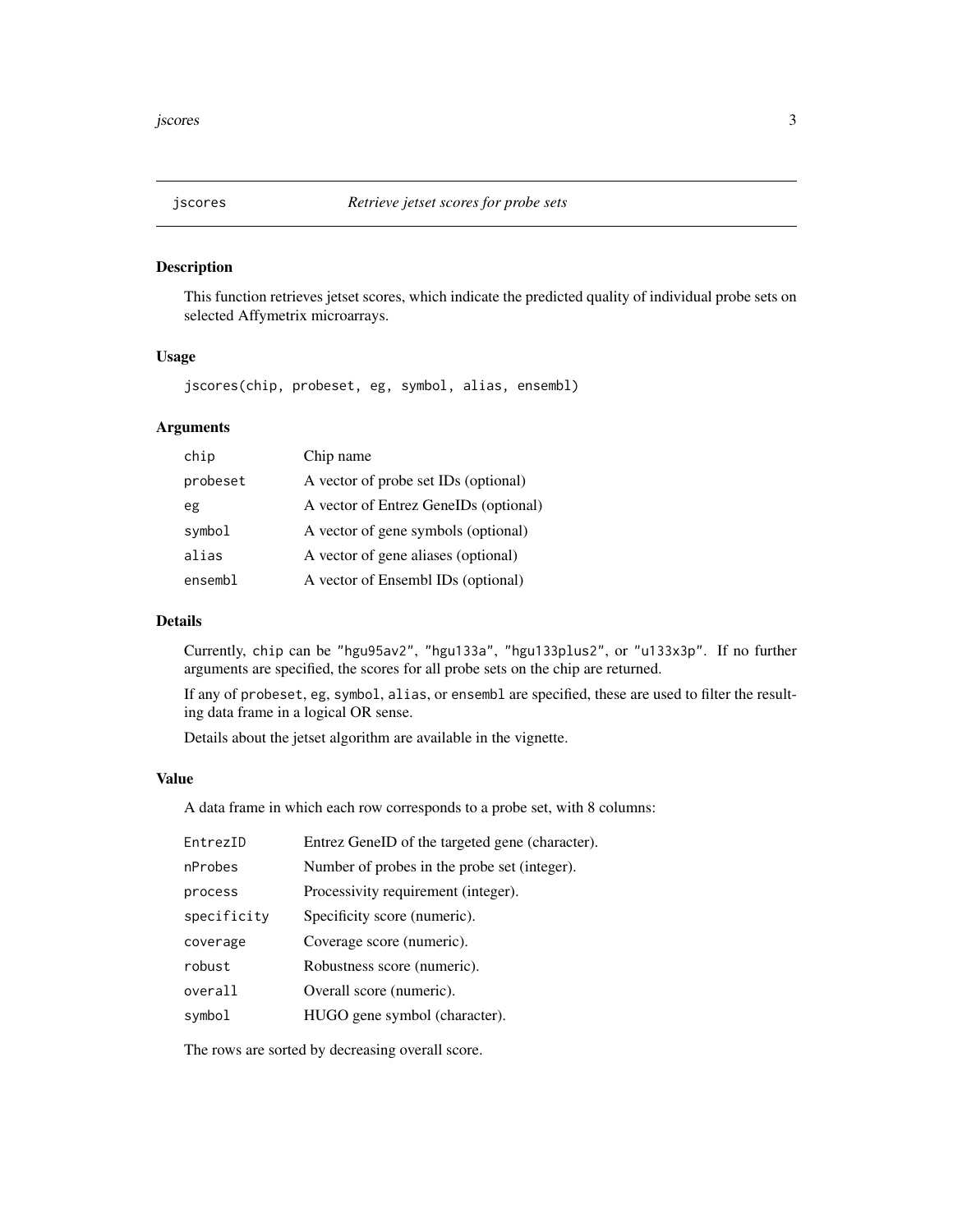#### <span id="page-3-0"></span>References

Qiyuan Li, Nicolai J. Birkbak, Balazs Gyorffy, Zoltan Szallasi and Aron C. Eklund. (2011) Jetset: selecting the optimal microarray probe set to represent a gene. BMC Bioinformatics. 12:474.

#### See Also

The underlying data comes from (e.g.) [scores.hgu95av2](#page-3-1), with gene symbol lookups coming from [org.Hs.egSYMBOL](#page-0-0).

#### Examples

```
genes <- c('MKI67', 'CHD5', 'ESR1', 'FGF19', 'ERBB2', 'NoSuchGene')
# This generates several informative warnings
jscores('hgu133a', symbol = genes)
```
#### scores *Data: Probe set quality scores*

#### <span id="page-3-1"></span>Description

This data set provides gene target and quality scores for each probe set on the corresponding Affymetrix gene expression microarrays.

#### Usage

```
scores.hgu95av2
scores.hgu133a
scores.hgu133plus2
scores.u133x3p
```
#### Format

A data frame with each row corresponding to a probe set, with 4 columns:

EntrezID Entrez GeneID of the targeted gene (character).

process Processivity requirement (integer).

specificity Specificity score (numeric).

coverage Coverage score (numeric).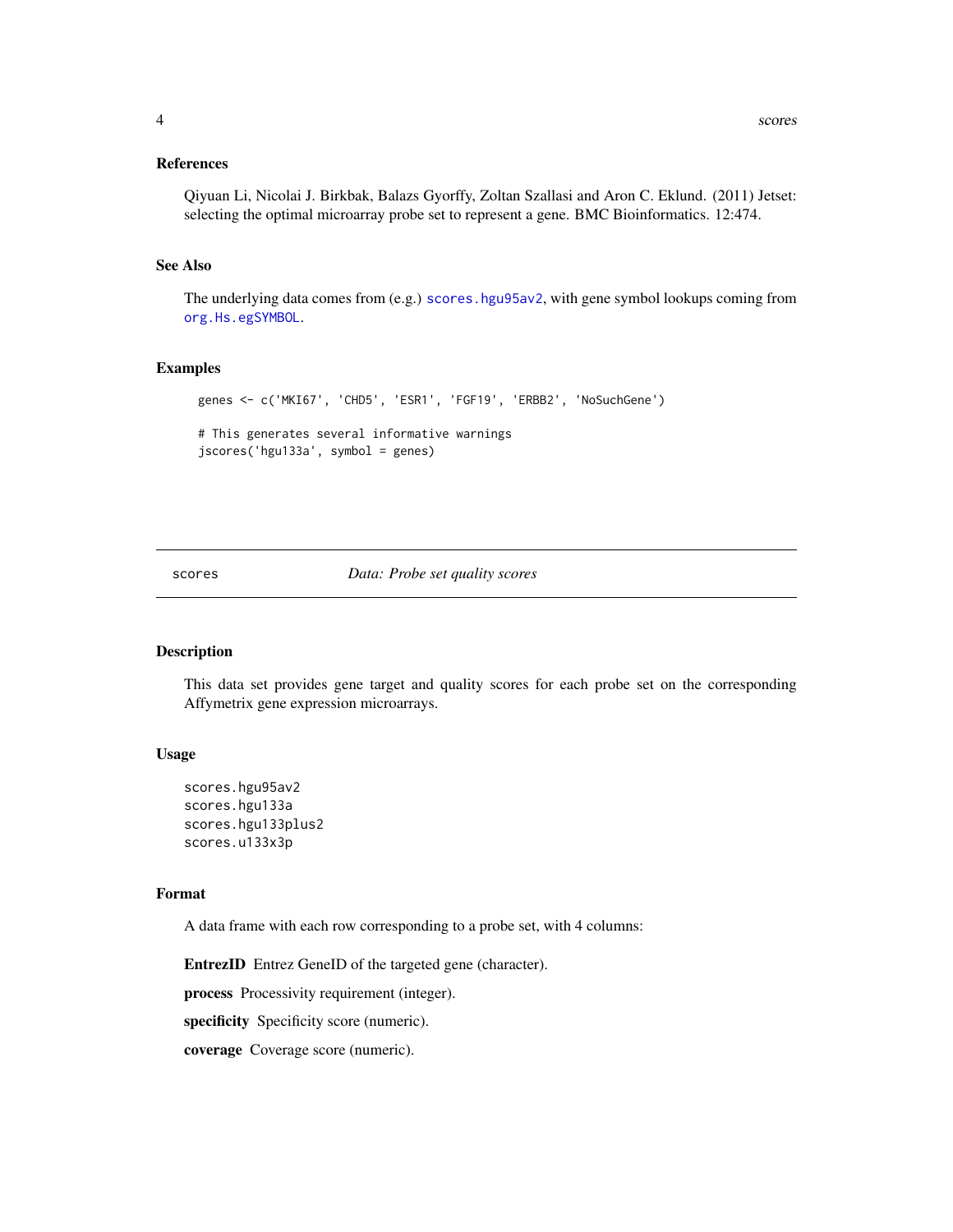#### <span id="page-4-0"></span>scores 5

#### Details

If there is a relative majority (plurality) of the probes in a probe set that are specific for a single gene, this is defined as the *targeted gene*. If no such majority exists, the targeted gene is defined as NA, as are the following scores.

The *processivity requirement* is the number of consecutive bases that must be synthesized to generate a target that can be detected by the probe set.

The *specificity score* is the fraction of the probes in a probe set that are likely to detect the targeted gene and unlikely to detect other genes.

The *coverage score* is the fraction of the splice isoforms belonging to the targeted gene that are detected by the probe set.

The following two scores are not contained in this data, but are calculated from the above scores; to see them use [jscores](#page-2-1).

The *robustness score* quantifies robustness against transcript degradation. The robustness score uses the processivity requirement to estimate the signal intensity of a probe set, relative to the ideal case of perfect processivity.

The *overall score* is the product of the specificity score, coverage score, and robustness score.

All scores can range from 0 to 1. A higher score indicates better (predicted) performance.

Details about the jetset algorithm are available in the vignette.

#### Note

This data is also available in CSV format from <http://www.cbs.dtu.dk/biotools/jetset/>

#### Source

Scores are calculated from BLASTN alignments between probe sequences and Refseq transcript sequences, as described in the vignette and in the reference below.

The Refseq human RNA was downloaded from NCBI on 2017-04-04. The lookups were based on org.Hs.eg.db version 3.4.0.

#### References

Qiyuan Li, Nicolai J. Birkbak, Balazs Gyorffy, Zoltan Szallasi and Aron C. Eklund. (2011) Jetset: selecting the optimal microarray probe set to represent a gene. BMC Bioinformatics. 12:474.

#### See Also

[jscores](#page-2-1) for a more convenient way to access this data

#### Examples

```
## Here is the EntrezID for the ESR1 gene
id <- "2099"
## Extract the scores for all probe sets detecting ESR1
```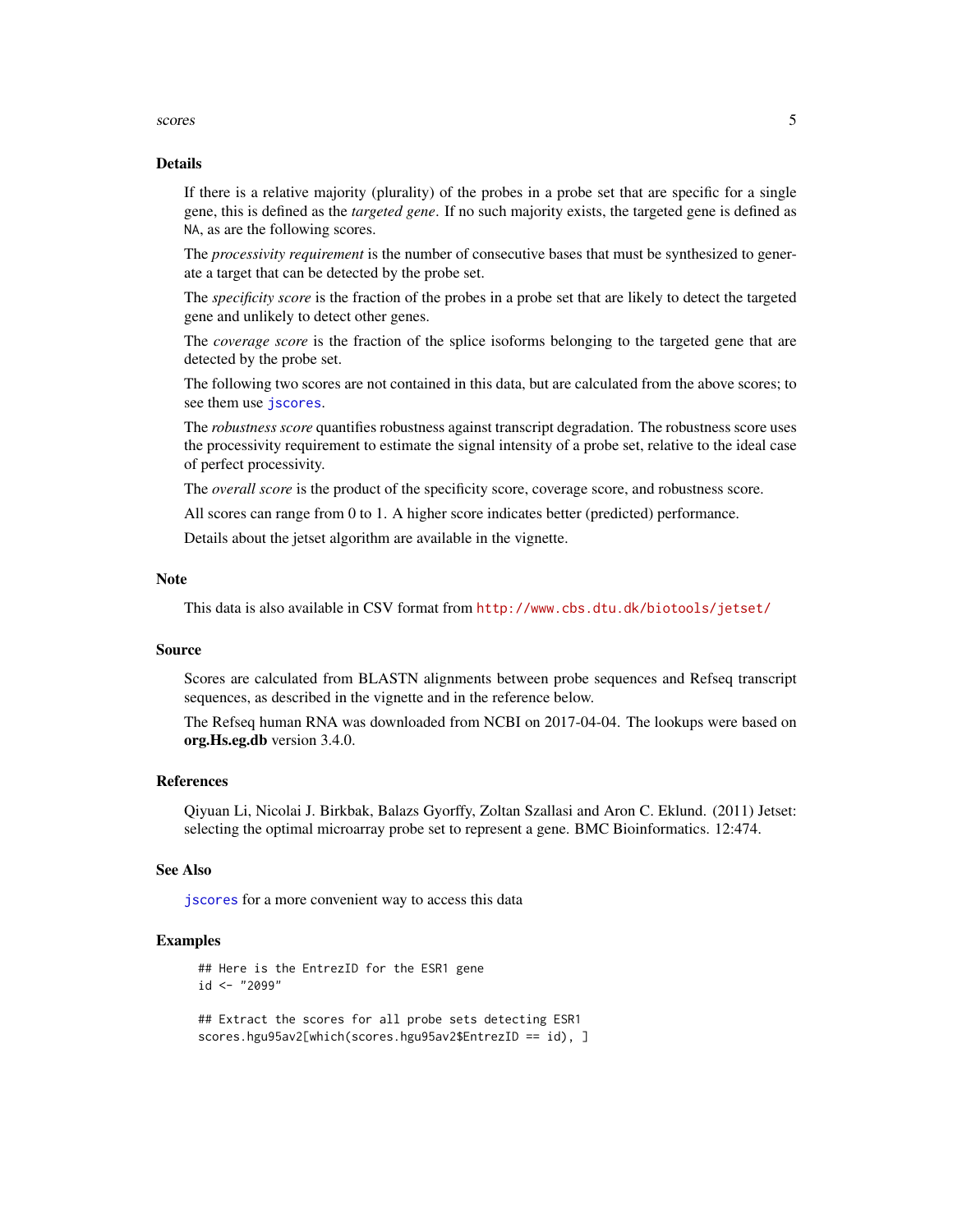**6** scores and the second second second second second second second second second second second second second second second second second second second second second second second second second second second second second

## Compare to the recommended function 'jscores' jscores("hgu95av2", eg = "2099")